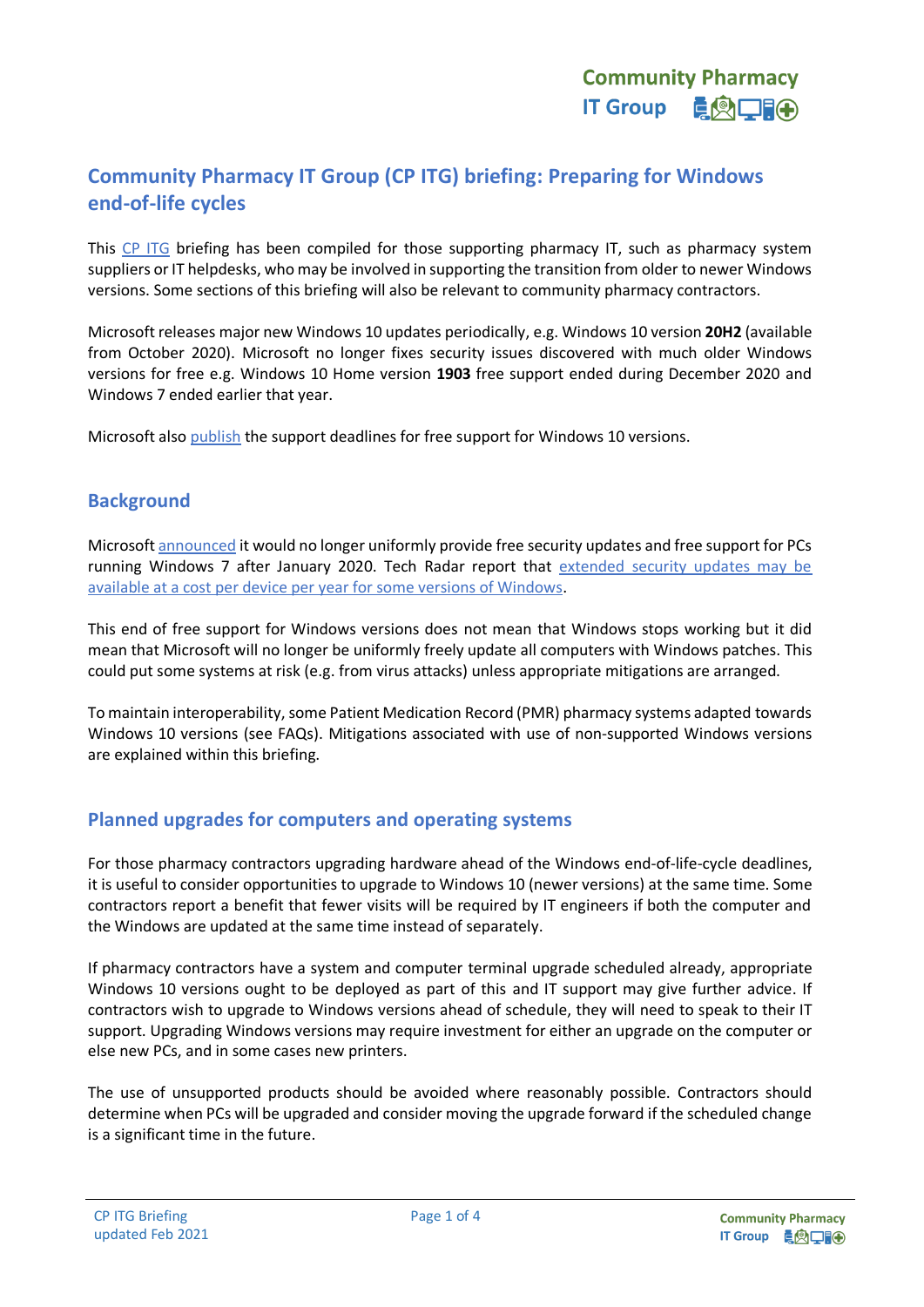HowToGeek.co[m reported](https://www.howtogeek.com/266072/you-can-still-get-windows-10-for-free-with-a-windows-7-8-or-8.1-key/) a method for Windows 7/8/8.1 machines that may enable Windows 10 for no cost where the Windows 7/8/8.1 legitimate Microsoft key can be re-entered – but if such methods are relevant then IT support should be involved with implementation. In some cases, if Windows 7 computer terminals were originally pre-installed with Windows 10 but downgraded to Windows 7 for compatibility reasons, then IT support might hold records for the Windows 10 license keys for the computer.

Windows 10 can run on older hardware, but as Windows 10 is a modern operating system it might struggle to work well on older machines. *TechRadar.com* recommend at least 8GB of RAM ideally and a 160GB hard drive for Windows 10 to run well. Read more at: [How to prepare for Windows End of Life](https://www.techradar.com/uk/how-to/how-to-prepare-for-windows-7-end-of-life) cycles [\(Techradar.com\).](https://www.techradar.com/uk/how-to/how-to-prepare-for-windows-7-end-of-life)

# **Possible extension of support for Windows 7**

Extended security updates may be available at a cost per device per year for some versions of Windows – which may be being covered by IT support, depending on contractual arrangements.

# **Use of non-supported systems**

Unless contractors have an upgrade to a supported Windows version before support expires, there are precautions contractors with their IT support may take until systems are upgraded if non-supported versions of Windows must be used:

The National Cyber Security Centre (NCSC) has provided some guidance on [use of non-supported](https://www.ncsc.gov.uk/blog-post/one-year-left-for-windows-7-support) [Windows](https://www.ncsc.gov.uk/blog-post/one-year-left-for-windows-7-support) that explains:

- malware can spread much more easily on obsolete platforms because, without security updates, known vulnerabilities will remain un-patched;
- such systems may be targeted by hackers etc.;
- [obsolete platforms \(no longer receiving updates\) include risks but there are some short-term](https://www.ncsc.gov.uk/guidance/obsolete-platforms-security-guidance#Applyshort-termmitigations)  [steps](https://www.ncsc.gov.uk/guidance/obsolete-platforms-security-guidance#Applyshort-termmitigations) to take for those that can't move off out-of-date platforms and applications straight away, e.g. isolation of the machine.

Additional steps may include contractors and/or their IT support considering the points below:

- Ensuring familiarity with the Ten steps to help improve data and cyber security within community [pharmacies.](https://psnc.org.uk/tensteps)
- If Internet access is supplied via the PMR supplier or IT support, a "Restricted Access" model may be used as needed. This may limit any browsing to approved Pharmacy websites only, which will reduce the risk of contracting malware from the internet. Use a 'limited' rather than Computer Administrator accounts for logging on to non-supported Windows versions for day-to-day work.
- Beware of fake anti-virus websites, popups, emails, and phone calls. Ensure anti-virus software comes from a legitimate source and is updating regularly.
- Stop using Internet Explorer as the default browser. Chrome, Microsoft Edge and Firefox will continue to support usage with non-supported Windows versions, updating as new threats arise. This further reduces the risk when browsing the internet.
- Do not use links or attachments originating from an email unless you are sure they are valid, and you are expecting the email. Always remember that an email can look like it's from a valid contact when it's not, so always double check if in doubt.
- Only access files you trust. Be cautious of files on memory sticks from untrusted sources, and even of files on your own network.
- Backup your PC regularly to protect against data loss.
- If you are running a non-supported Windows versions on your computer, note that you may start to receive pop-up warnings in the future advising you to upgrade.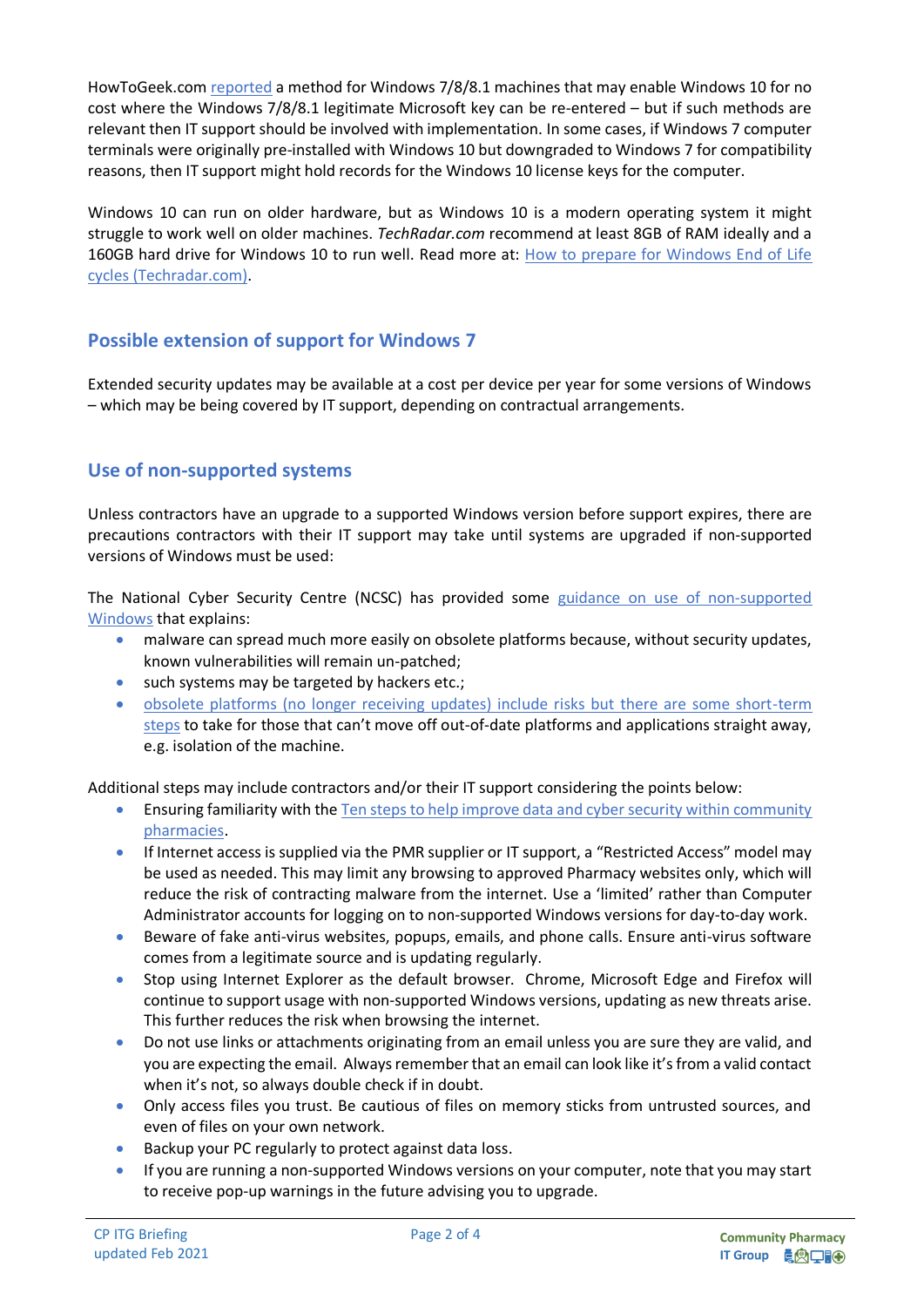• Keep an eye on the security situation and adjust your response appropriately.

Pharmacy contractor IT support may also issue future communications on this topic which may include more specific information for specific pharmacy contractors' specific situations.

# **Windows 10 updates and impact on software compatibility**

Microsoft make updates for Windows 10 available with even greater frequency than had been the case for older Windows editions. Some of these updates can occasionally also impact certain software compatibility, e.g. potential compatibility for certain Windows 10 updates to impact the functioning of the PMR software. IT support, where needed may:

- control which updates are to be allowed to be installed by pharmacy teams after some assurance testing has been completed, where that is needed; and
- plan for the short, medium and long-term scheduling of updates to be applied, prioritising as required.

### **Windows 10 versions: Further deadlines**

Every Windows product has a lifecycle, including the major Windows 10 update versions. The lifecycle begins when a product is released and ends when it's no longer supported. Knowing key dates in this lifecycle helps Windows users and IT managers to make informed decisions about when to update, upgrade or make other changes to software. The [Microsoft Product search webpage](https://docs.microsoft.com/en-us/lifecycle/products/?products=windows&terms=windows%2010) will outline the most recent Windows 10 version deadlines. As of January 2021 these were expected to include the below.

| <b>Windows 10 version</b><br>history | <b>Date of availability</b> | <b>End of service for Home,</b><br>Pro, Pro Education, and<br><b>Pro for Workstations</b><br>editions | <b>End of service for</b><br><b>Enterprise and</b><br><b>Education editions</b> |
|--------------------------------------|-----------------------------|-------------------------------------------------------------------------------------------------------|---------------------------------------------------------------------------------|
| Windows 10, version 20H2             | October 20, 2020            | May 10, 2022                                                                                          | May 9, 2023                                                                     |
| Windows 10, version 2004             | May 27, 2020                | December 14, 2021                                                                                     | December 14, 2021                                                               |
| Windows 10, version 1909             | November 12, 2019           | May 11, 2021                                                                                          | May 10, 2022                                                                    |
| Windows 10, version 1903             | May 21, 2019                | December 8, 2020                                                                                      | May 11, 2021                                                                    |
| Windows 10, version 1809             | November 13, 2018           | November 10, 2020                                                                                     | May 11, 2021                                                                    |
| Windows 10, version 1803             | April 30, 2018              | November 12, 2019                                                                                     | May 5, 2021                                                                     |
| Windows 10, version 1709             | October 17, 2017            | April 9, 2019                                                                                         | October 13, 2020                                                                |

| <b>Windows 10 version</b><br>history (Enterprise<br><b>LTSC/LTSB editions)</b> | <b>Date of availability</b> | <b>Mainstream support end</b><br>date | <b>Extended support end</b><br>date |
|--------------------------------------------------------------------------------|-----------------------------|---------------------------------------|-------------------------------------|
| Windows 10 Enterprise                                                          | November 13, 2018           | January 9, 2024                       | January 9, 2029                     |
| LTSC 2019, Windows 10                                                          |                             |                                       |                                     |
| IoT Enterprise LTSC 2019                                                       |                             |                                       |                                     |
| Windows 10 Enterprise                                                          | August 2, 2016              | October 12, 2021                      | October 13, 2026                    |
| 2016 LTSB, Windows 10                                                          |                             |                                       |                                     |
| IoT Enterprise 2016 LTSB                                                       |                             |                                       |                                     |
| Windows 10 2015 LTSB,                                                          | July 29, 2015               | October 13, 2020                      | October 14, 2025                    |
| Windows 10 IoT 2015 LTSB                                                       |                             |                                       |                                     |

Microsoft say they will support at least one of their Windows 10 'semi-annual channels' until Oct 2025.